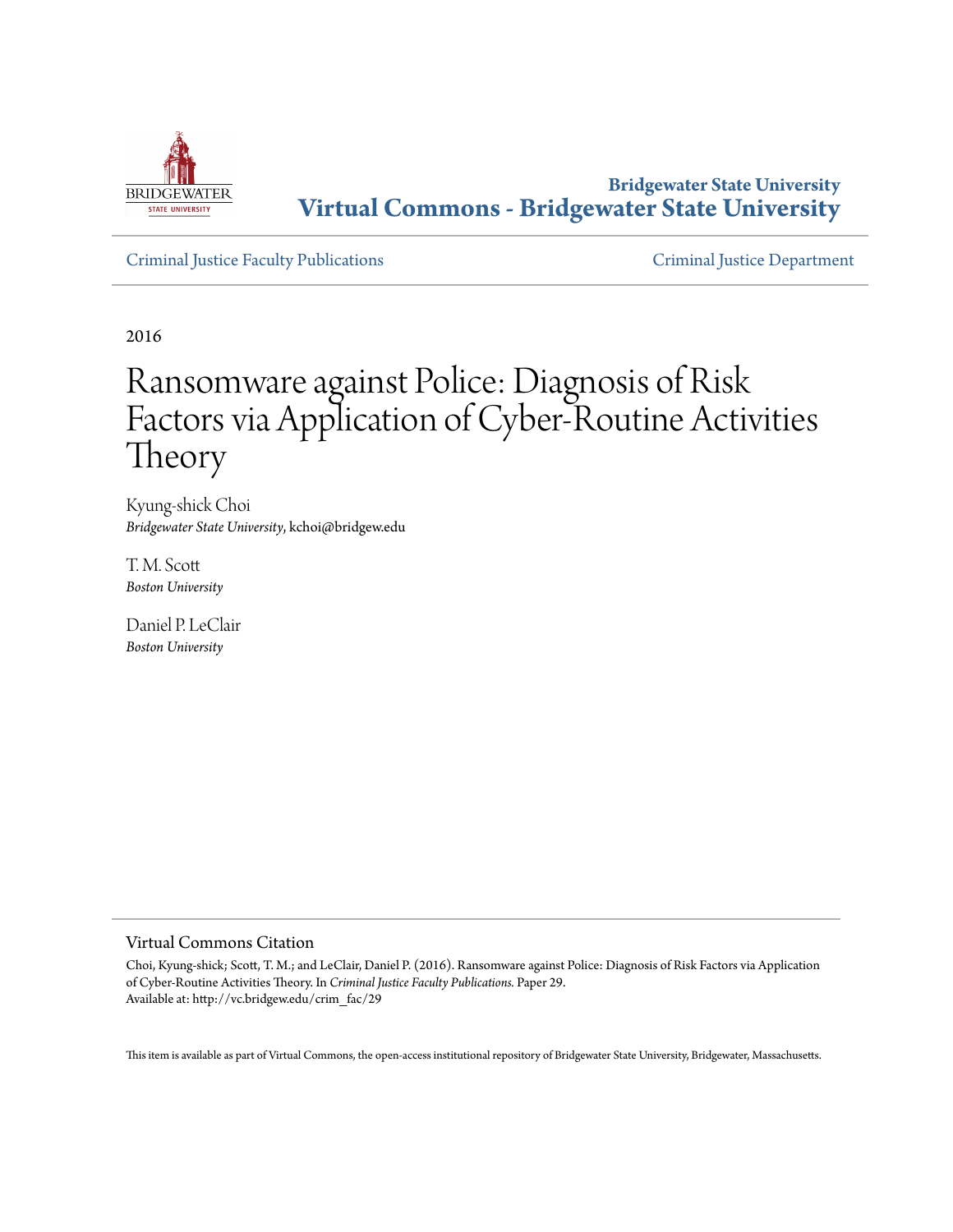

# **International Journal of Forensic Science & Pathology (IJFP) ISSN 2332-287X**

# **Ransomware Against Police: Diagnosis of Risk Factors via Application of Cyber-Routine Activities Theory**

Choi KS<sup>1,2\*</sup>, Scott TM<sup>2</sup>, LeClair DP<sup>2</sup>

<sup>1</sup> Bridgewater State University, Massachusetts, USA.

2 Boston University, Massachusetts, USA.

#### **Abstract**

Technologically advanced hackers are able to commit a crime and leave undiscovered by the authorities. Recent increases in cyber-attacks utilizing technology known as ransomware are leaving police departments and other institutions in the serious situation of having to pay ransom to cybercriminals. The present study employs a Cyber-Routine Theoretical approach in explaining why ransomware victimization has become a viral phenomenon. Data were derived from the recent reported cases of ransomware attacks towards police departments in the US. and analyzed in order to build a victim profile. This study shows that online lifestyle and cybersecurity are the salient factors that contribute to the ransomware victimization. Future potential preventive measures and policies will be discussed.

**Keywords:** Ransomware; Cyber-Routine Activities Theory; Computer Crime Victimization; Online Lifestyle; Cybersecurity.

#### **Introduction**

As technology evolves, online users are facing more substantial threats and constantly encountering new forms of extortion via cyber attacks. Currently, a more advanced and less detectable form of extortion is riddling the nation; it is called ransomware. Cybercriminals are able to capture other computer users' data and demand a ransom in order for its return. Ransomware is a form of malware that encrypts all of the data on a user's computer device and network, then denies the user access to the device until a ransom has been paid [\[1\]](#page-6-0). Recent ransomware is capable of encrypting files on a shared network system, which can essentially disable an entire organization's data.

Cybercriminals often hide ransomware programs such as KEY-Holder, CryptoLocker, and CryptoWall in attachments or hyperlinks contained in emails. Once the user clicks on the attachment or hyperlink, the malicious attack occurs. Documents, programs, and applications on the victim's computer become encrypted, and the ransom amount with instructions, along with a deadline, appears on the computer screen [\[1\]](#page-6-0).

Ransomware originated in 1989 with the program known as AIDS

Trojan [\[1\].](#page-6-0) AIDS Trojan lacked the sophistication of the contemporary types of ransomware due to the fact that most people did not use personal computers, nor was the internet nearly as popular in late 1980 and early 90s [\[1\].](#page-6-0) It was not until 2005 that ransomware cases became an imminent issue. In Russia, cases of ransomware were initially more often reported along with ample monetary loss [\[2\].](#page-6-1) Since 2005, ransomware has repeatedly evolved by adding social engineering techniques and advanced encryption technology [\[1\]](#page-6-0). Once CryptoLocker was released in 2013, cybercriminals using ransomware tended to increase ransom amounts while widely infecting computers and networks in both private and public sectors [\[1\]](#page-6-0). Within a few months of CryptoLocker's release, more than \$27 million in ransom payments were made [\[3\]](#page-6-2). According to the Internet Crime Complaint Center, the release of a new ransomware program, CryptoWall, garnered criminals over \$18 million from April 2014 through June 2015 [\[4\]](#page-6-3). Currently, the number of ransomware victimization in the first quarter of 2016 has increased by 3,500% when compared to the fourth quarter of 2015 [\[5\]](#page-6-4).

Cybercriminals will often demand their ransom be paid in bitcoins. Bitcoins are a virtual currency, the transactions of which are recorded as addresses that are not tied into an individual's

**\*Corresponding Author**: Kyung-shick Choi Department of Criminal Justice, 10 Shaw Road, Bridgewater State University, Bridgewater, MA 02325, USA. Tel: 617-358-2807 E-mail: kchoi@bridgew.edu  **Received:** June 22, 2016

 **Accepted:** July 18, 2016  **Published:** July 23, 2016

 **Citation:** Choi KS, Scott TM, LeClair DP (2016) Ransomware Against Police: Diagnosis of Risk Factors via Application of Cyber-Routine Activities Theory. *Int J Forensic Sci Pathol*. 4(7), 253-258.

 **Copyright: Choi KS**© 2016**.** This is an open-access article distributed under the terms of the Creative Commons Attribution License, which permits unrestricted use, distribution and reproduction in any medium, provided the original author and source are credited.

Research Article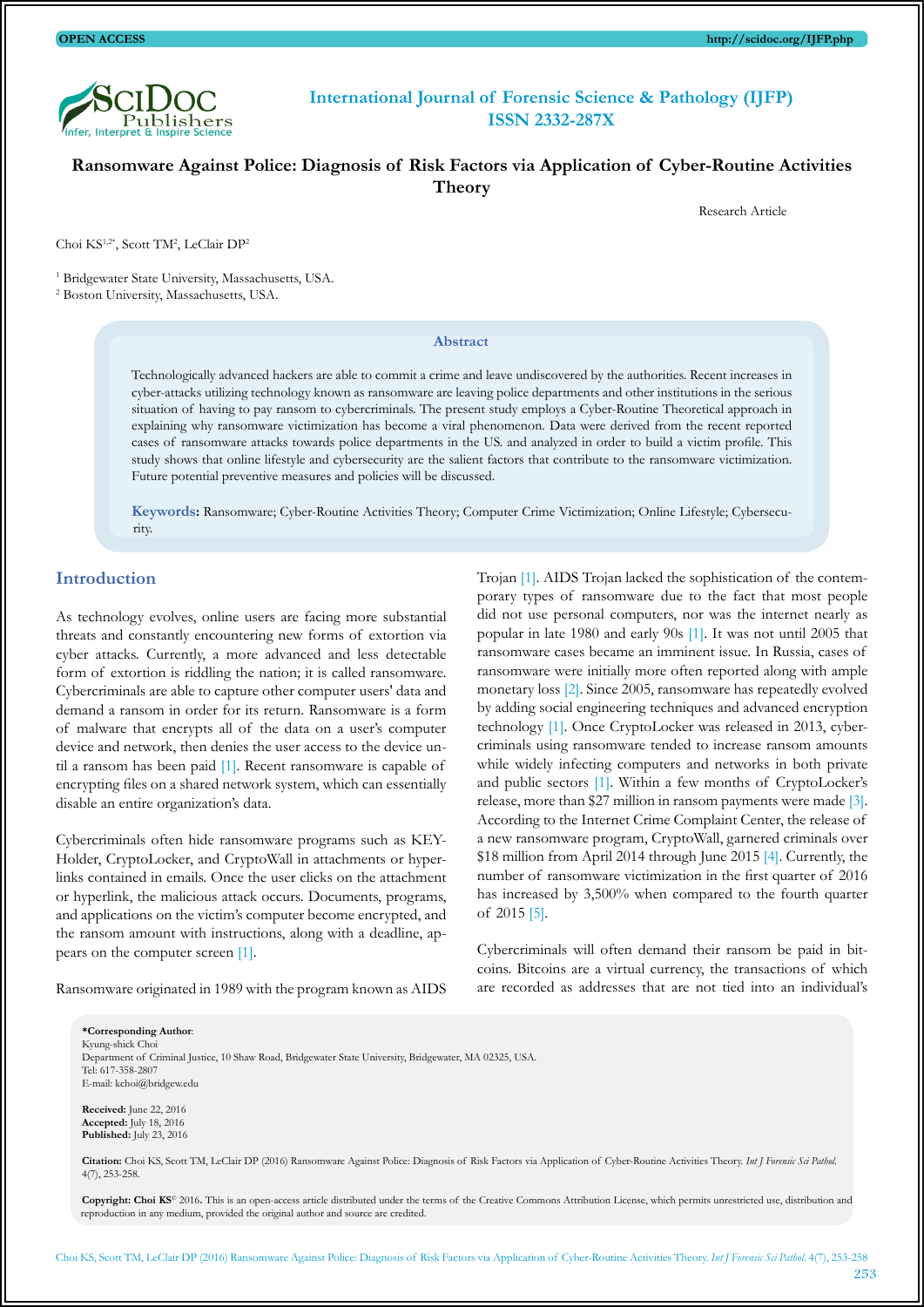identity nor governed by traditional banking systems, therefore making the transaction essentially anonymous [\[6\]](#page-6-5). In addition to bitcoin payments, cybercriminals demand the victim to pay via Darknet sites, which increase their anonymity even more. Demanding bitcoins as a ransom payment method enables the transaction to occur over an anonymizing internet browser such as TOR (The Onion Router), which is a special network encryption browser for hiding all the origination and ending destination for the traffic [\[7\]](#page-6-6). Cybercriminals demand their victims to download TOR to complete the payment transaction, which easily allows them to evade law enforcement detection.

In recent years, cybercriminals mainly target public industries including hospitals, municipal departments, town officials, and police departments. Police departments are one of the major targets of this hostile attack. The most recent case of ransomware within a police department occurred in Massachusetts. On the evening of February 25, 2016, an email was sent to every member of the police department. Within the email was an arcane maliciousness, ransomware. Once a member of the department opened the email, the ransomware began encrypting files in the police department's network and seized complete control over one of their major pieces of software, TriTech [\[8\].](#page-6-7) TriTech is an essential police software which allows officers to log incidents during shift and facilitates dispatching operations. The cybercriminal using ransomware demanded to be paid one bitcoin (Approximately 450 dollars) in return of the encrypted files.

Another local police department in Massachusetts experienced a similar malevolent crime. The police network started to become slow and inconsistent for a short period of time, and then a message popped up onto computer screens in the department reading "Your personal files are encrypted. File decryption costs \$500" [\[9\]](#page-6-8). The police chief of the department attempted to decrypt the files without paying the ransom with assistance from federal and state agencies as well as two private cyber security firms [\[9\]](#page-6-8). The encryption from the ransomware proved too challenging to be solved by these combined efforts, resulting in the police department paying the ransom five days later.

Despite the growth and prevalence of ransomware attacks, criminological examinations explaining such a viral-phenomenon have not yet been applied. The purpose of this study is to focus on analyzing the emergence of ransomware attacks against police departments in the U.S. and conveying a detailed victimization profile of police departments facing ransomware attacks. In other words, the reported ransomware against the police departments will be examined using Cyber-Routine Activities Theory (C-RAT), which can diagnose the risk factors of ransomware victimization. Upon presenting a theoretical overview of the cyber-routine activities theory, while emphasizing how the main theoretical elements, online lifestyle and cybersecurity, can be applied to the ransomware attack cases, a review of the relevant literature will be presented. This section will then be preceded by a presentation of the research methodology and data analysis. Finally, the study will discuss the main findings and potential policy implications, along with a discussion of study limitations and future implications.

# **Cyber-Routine Activities Theory**

Cyber-routine activities theory embraces Cohen and Felson's tra-

ditional RAT (Routine Activities Theory) as a new theoretical application for primarily explaining computer crime victimization. Cohen and Felson proposed the RAT theory in 1979 concerning three main tenets: motivated offenders, suitable targets, and absence of capable guardians [\[10\]](#page-6-9) for examining traditional crime victimization. RAT has been widely applied as a situational crime prevention strategy to 'reduce opportunities for specific categories of crime by increasing the associated risks and difficulties and reducing the rewards' [\[10\]](#page-6-9). Thus, the absence of any one of the tenets would prevent crime occurrence [\[10\]](#page-6-9).

While the three factors Cohen and Felson posited have been found useful in preventing a variety of situational traditional crimes and used extensively in testing for numerous forms of crime, it is difficult to use it to examine the forms of cybercrime and computer crime victimization. The motivated offender tenet suggests that there will always be an infinite amount of crime motivation. In fact, ransomware attacks have proven to be a successful monetary opportunity for cybercriminals. According to CNN News (2016), ransomware has collected \$209 million dollars within the first few months of 2016 [\[11\].](#page-6-10) Ransomware allows cybercriminals to withhold valuable data from users' and agencies' computers until a ransom has been paid with relative ease and anonymity. Thus, Cyber-routine activities theory (2008) also crosses parallels with Cohen and Felson's argument in highlighting motivated offenders as a given situational factor [\[6\]](#page-6-5).

Choi (2008) argues that the suitable target tenet in respect to cyberspace is also a given situational factor [\[6\]](#page-6-5). Felson (1998) used four properties to assess the suitable target tenet, commonly referred as VIVA (value, inertia, visibility, and accessibility) [\[6\]](#page-6-5). Choi (2008) also argues that any user accessing the internet is viewed as a valuable target with a perfectly high vulnerability to a cybercriminal [\[12\]](#page-6-11). For example, when the victims' data are seized from the ransomware, the victims tend to pay the ransom because they are essentially powerless in retrieving important files and data.

In terms of capable guardianship, there is a conspicuous lack of capable formal guardianship in ransomware cases. Formal social controls are agencies in the criminal justice system [\[6\]](#page-6-5). Choi argues that the current formal social agents do not provide effective safeguards to protect potential victims in cyberspace since the amount of specialized forces responsible for patrolling cyberspace are limited due to the lack of resources and training [\[6\]](#page-6-5). As a result, the police departments encountering ransomware incidents tend to pay the ransom without making any arrests. This substantially weakens the level of capable guardianship, imposing a negative image of the police departments' capability in handling these cases. Citizens can foster feelings of distrust and fear if the police of their town are unable to stop cybercriminal activities, let alone kowtowing to criminals by paying them. Furthermore, the FBI has done little to suggest there is a way to retrieve the encrypted information without paying the ransom. Although the FBI publicly states on their webpage that they do not condone paying ransom, an individual agent admits to the contrary. An FBI agent stated at a conference that "the ransomware is that good, to be honest, we often advise people just to pay the ransom" [\[13\]](#page-6-12). Furthermore, jurisdictional issues also contribute to a lack of capable guardianship. Perpetrators of ransomware could be located anywhere in the world. Collaboration with global nations to provide international cooperation in the investigation of ransomware is extremely challenging [\[6\]](#page-6-5). Therefore, the concept of Cohen and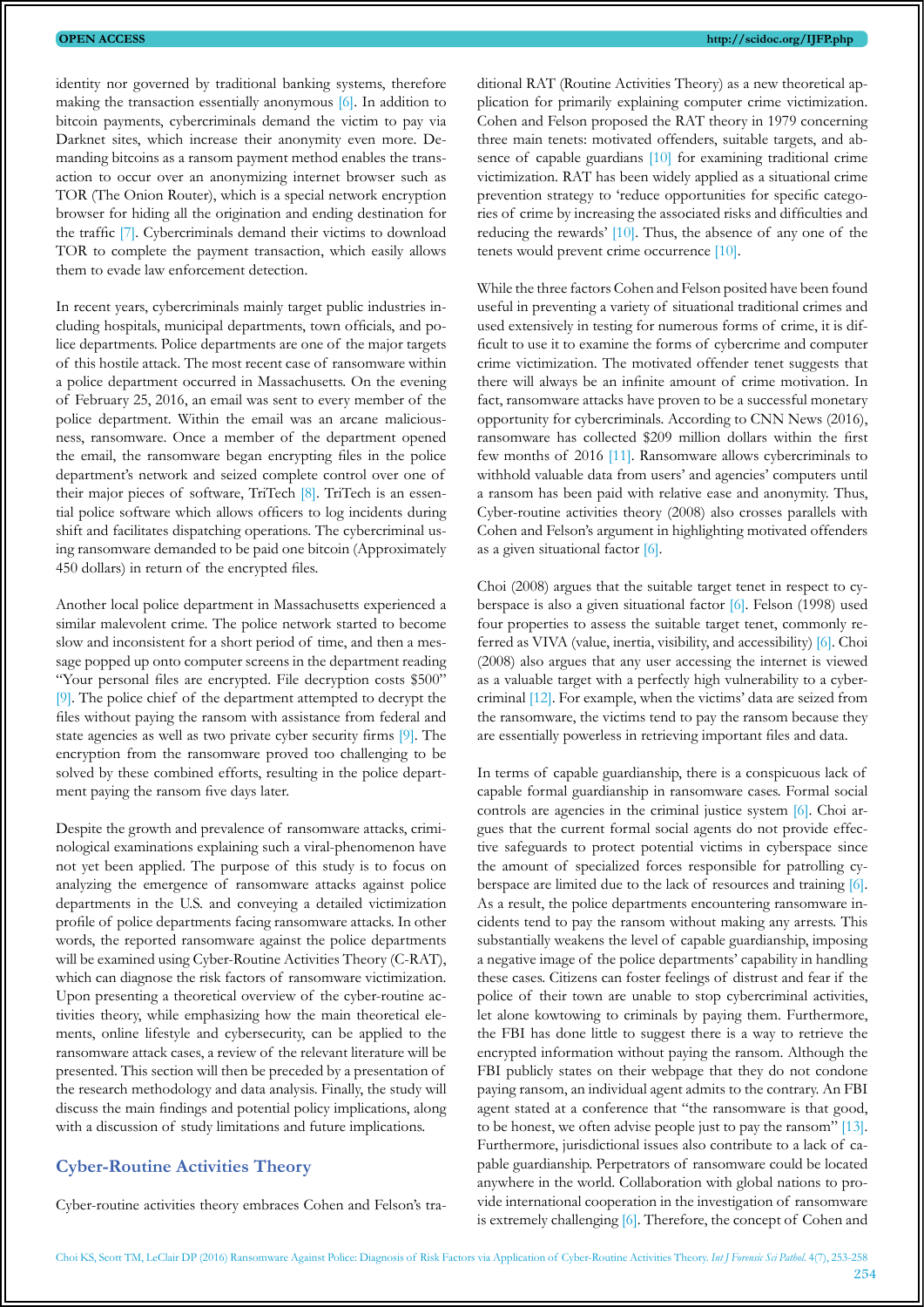Felson's RAT theoretical application falls in line with the limited scope of situational crime prevention in cyberspace.

Choi (2008) proposed Cyber-Routine Activities Theory (Cyber-RAT) via integration of Hindelang's lifestyle exposure theoretical perspective with the concept of Cohen and Felson's capable guardianship [\[6\].](#page-6-5) According to Choi (2008), there are two risk factors that contribute to computer crime victimization: 1) online lifestyle and 2) lack of cybersecurity. The tenet suitable target is represented as online lifestyle in Choi's (2008) cyber-routines activities theory. A number of researchers have found an empirical connection between risky online behavior and cybercrime victimization [\[6](#page-6-5), [12,](#page-6-11) [14\]](#page-6-13). Choi (2008) posits that individuals' vocational and leisure activities play a larger role in determining computer crime victimization than controlling constant criminal motivation in cyberspace. Thus, the level of individuals' risky online behaviors are one of salient factors, which substantially contributes to computer crime victimization and makes them a suitable target. In this study, the focus is primarily on police officers' vocational activities because the ransomware infected the computer systems and networks during police work hours. Vocational activities in these situations can consist of police officers opening emails and browsing the web during their shifts. Users' online lifestyle is central to falling prey to computer crime victimization. When users frequently visit unknown websites, illegally download files, or open hyperlinks in emails that are unfamiliar to them, it increases the likelihood of computer crime victimization [\[12\]](#page-6-11). In other words, inadequate care in online lifestyle increases human error, which contributes to a cause of ransomware victimization. Human error transpires when an online user clicks an attachment in the form of a hyperlink contained in an email. Other causes of ransomware attacks tie into risky downloading behavior such as downloading free versions of software such as cracked versions of games, adult content, screensavers or movies, etc.

Choi (2008) revised the traditional RAT component of capable guardianship by replacing the concept with cybersecurity, called *Digital Capable Guardianship*, which is the most viable tenet in the cyber-routine activities theory. Cybercriminals are scrupulous in their efforts to advance ransomware. Each year, ransomware programs become more technologically advanced and substantially more damaging to their victims. In 2013, CryptoLocker was released and had the ability to encrypt files on a computer system. CryptoWall was released in 2014 and was able to perform the same function, but with the addition of encrypting other devices connected to the first target computer [\[1\].](#page-6-0) KeRanger has been active since March of 2016; this ransomware is the first to target the OS X (Mac Computer Systems) operating system. KeRanger combines a time bomb function which waits a certain period of time before encrypting all the data of Mac computer systems as well as devices connected to the computer [\[15\].](#page-6-14) Another recent type of ransomware, Peyta Ransomware, released in 2016, aims to block the entire hard drive by controlling the Master Boot Records and Master File Table. The Master Boot Records contain all of the data and a specific code for booting the operating system (OS) [\[16\]](#page-6-15). Once Peyta Ransomware infects the computer, it disrupts the booting system, rendering the hard drive inaccessible [\[16\]](#page-6-15). The functions and capabilities of newly released ransomware constantly evolve and inflict more harm to computer networks and systems. The attacks are more sophisticated, which make keeping up with the most advanced cybersecurity crucial. Therefore, utilizing the most updated and effective cybersecurity plays

a pivotal role in keeping computer system safe from ransomware attacks.

# **Methodology**

#### **Sample and Property of Measures**

The data were derived from the reported ransomware cases targeting police departments from the years 2013 to May 2016. We verified information from social media and news outlets and reaffirmed with the police departments via communicating through social media network sites. The collected data consists of 1) date of victimization, 2) victim states, 3) size of police department, 4) ransom amount, 5) whether or not the police department paid the ransom, and 6) the method of ransomware that attacked the computer system and network and the content within the ransomware i.e., phishing attacks, spear phishing attacks or digital fax. General descriptive statistics were taken regarding the sample.

**Dates of Reported Cases:** The data indicate that the number of ransom attacks targeting police departments has dramatically increased from 1 incident to 8 incidents between 2013 and 2015. The rate of change was an 800% increase from 2013 to 2015 (See Figure 1).

**Victim States:** The data indicate that Ransomware attacks occurred in 6 different states (Alabama, Illinois, Massachusetts, Maine, New Hampshire, and Tennessee). There were 11 local police departments and 2 sheriff departments affected in this study. There were 13 ransomware cases in total, affecting all different police departments. Maine and Massachusetts police departments experienced the most amount of ransomware attacks; Maine endured 6, and Massachusetts confronted 3 (See Figure 2).

**Size of Police Department:** Size of police department was determined through searching the official police department's webpage and messaging the departments via social media. This study includes all officers (i.e. part-time, full-time, reserve police officers) of the department. The average size of police department including full-, part-time and reserve officers is 27 police officers. The average for only full-time police officers in this study is 24.6. The police departments ranged from the maximum staffed officers (58) to the minimum staffed officers [\[7\]](#page-6-6). The largest police department was in Massachusetts, which staffed (58). The original responses on size of police department were coded to a scale from 1 to 5 (1 = 1-10, 2 = 11-20, 3 = 21-30, 4 = 31-40, 5 = 41-60). The mean score of police department size for this sample is 3 (21-30 officers), with a standard deviation of 1.47, a skewness of .19, and a kurtosis of -1.401.

**Ransom Amount:** This study includes the ransom amount demanded from the ransomware attacks as an important variable as well. The mean of ransom amount for this sample is 415.64 (The U.S. dollar amount), with a standard deviation of 152.28, a skewness of 1.15, and a kurtosis of .699. (See Figure 3).

### **Ransom Paid by Police & Method of Ransomware Attack**

Data indicate that 85% (11 out of 13 cases) of police departments paid the ransom via the Bitcoin payment system. All the attacks were derived from emails containing hyperlinks and attachment,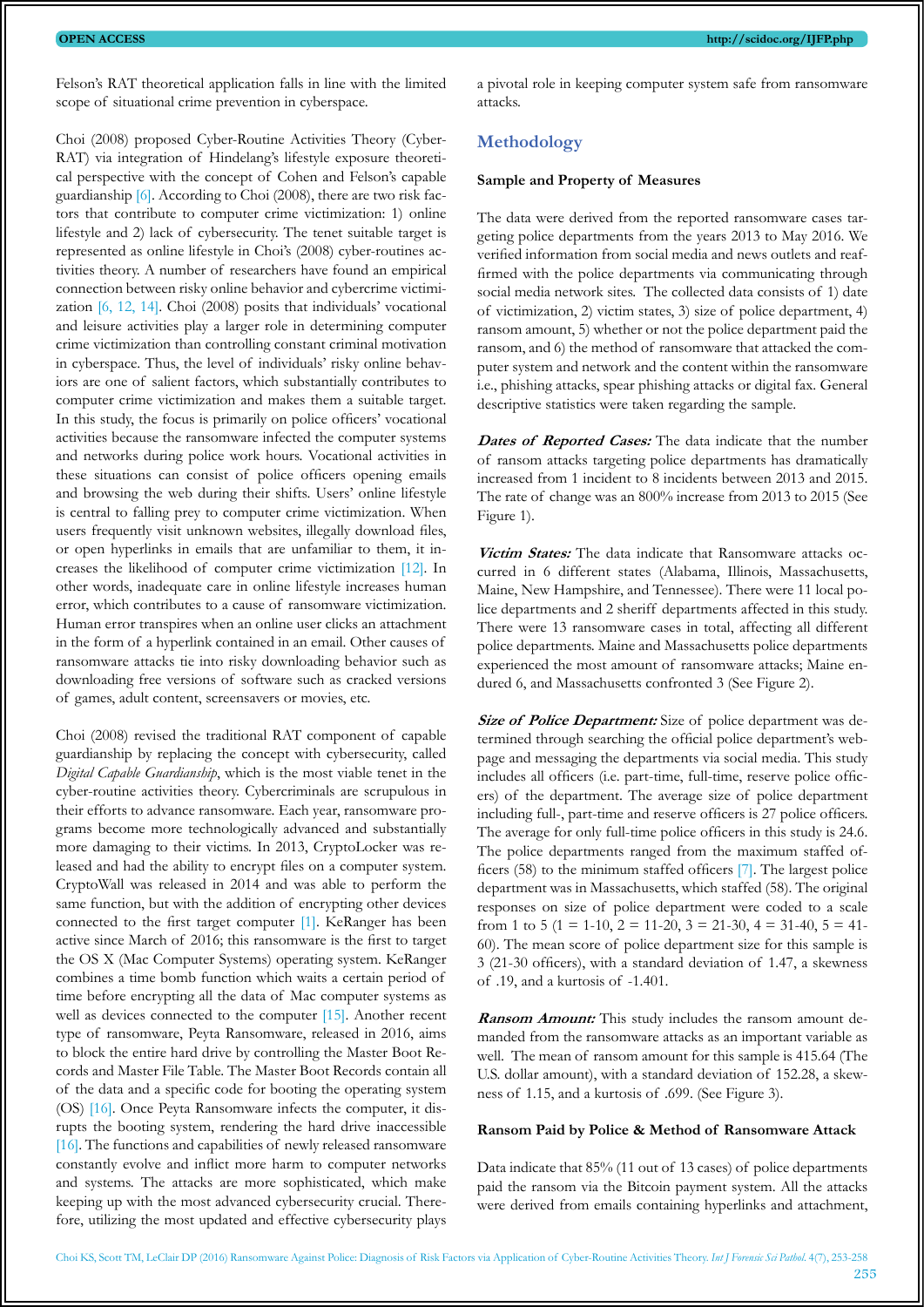



**Figure 2. Victim States.**



**Figure 3. Paid v. Did Not Pay Ransomware.**



which infects data encryption.

# **Analysis of Ransomware Incidents against Police Departments: Cyber-RAT Approach**

#### **Motivated Offender**

As previously addressed in the literature, there are varying levels of offender motivation that impact a potential crime occurrence. Thus, 'situational motivation' plays a significant role in determining criminal activity. The results indicate that a situational motivation of cybercriminals for attacking police departments is linked to the size of the police department.

The research examined the statistical relationship between police department size and ransom amount. In order to examine whether police department size has a substantial impact on the level of ransom amount, Ordinary Least Squares (OLS) regression analysis was applied.

The unstandardized coefficients of 76.85 indicated that the department size has positive, substantial impacts on the level of ransom amount ( $p \le 0.05$ ). This result suggests that police departments of a larger size are more likely to be informed the larger amount of ransom payment request from cybercriminal (See Table 1). Based on the R-Square, 55% of the variation in the ransom amount can be explained by department size difference (see Table 1). There is a moderate to strong, positive significant relationship between department size and the level of ransom amount. In other words, the larger the police department, the larger the ransom amount the ransomware demanded. Likewise, the smaller the department, the smaller the ransom payment was demanded. The results suggest that cybercriminals may know about their specific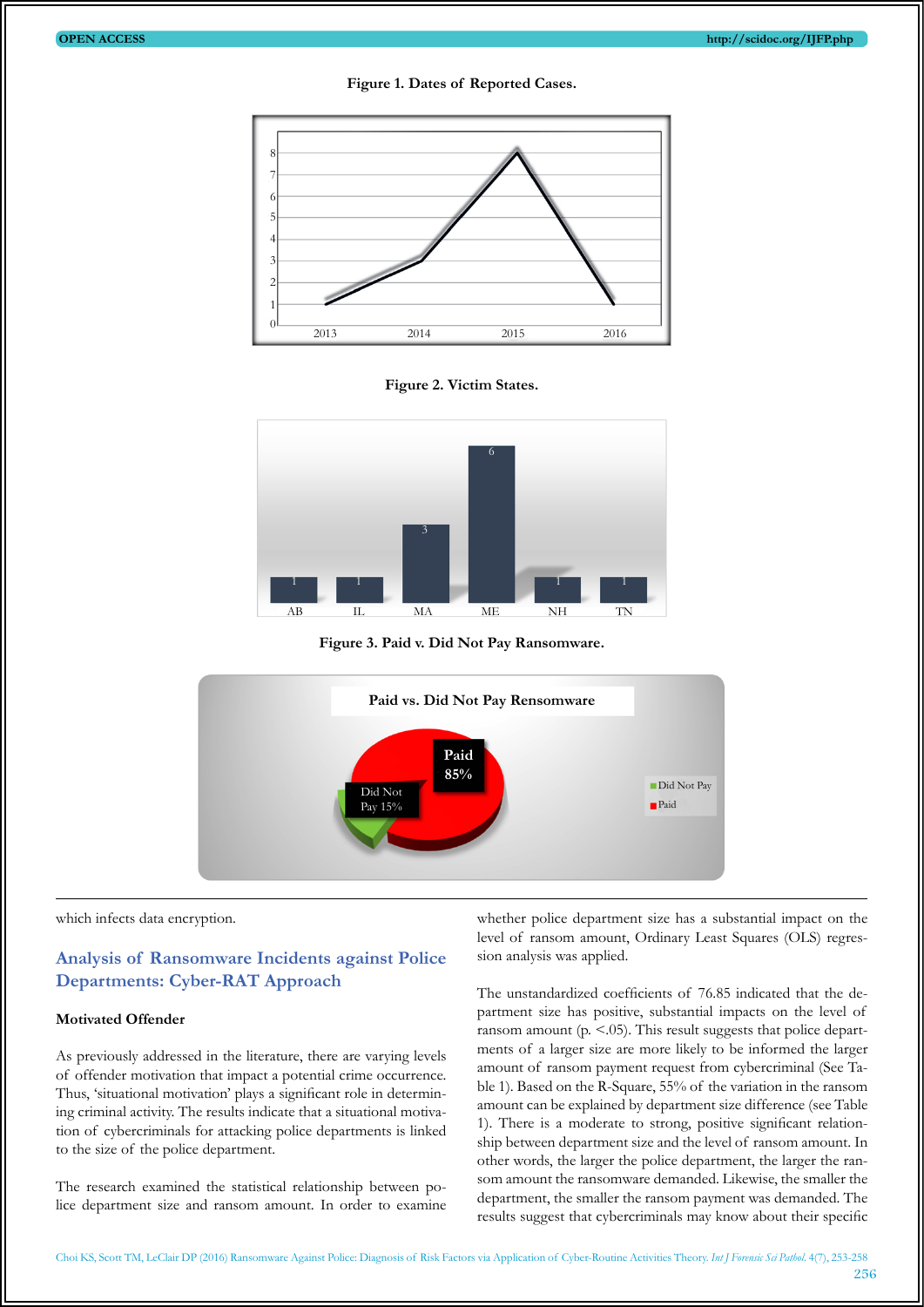target since the ransom amount was determined by size in order to maximize their chances of getting the ransom paid. In fact, smaller police departments lack the funds and resources to pay highly expensive ransom amounts, whereas larger departments have resources and funds available and are therefore able to afford higher ransom payments.

Profiling the type of hacker responsible for ransomware is pertinent to this research. NBC News has stated most of the ransomware viruses originated in Russia and other Eastern European countries [\[17\]](#page-6-16). 12% of the hosts, in 2016, for ransomware programs are in Russia [\[5\]](#page-6-4). It is also important to note that the first effective ransomware programs released in 2005 were reported only in Russia [\[2\]](#page-6-1). According to Shoemaker and Kennedy (2009), a ransomware attacker could be tied into the Mafia Soldier within the cybercriminal typology. The Mafia Soldier is motivated through monetary gains with the intention of theft, extortion and invasion of privacy for the purposes of blackmail. They tend to target specific victims and understand the importance of data associated with the victims' computer system. This fits the model for ransomware due to its extortion methodology and invasion of privacy. The description of this offender can range from any age, and is typically an organized crime member operating out of the Far East or Eastern Europe [\[6\]](#page-6-5).

#### **Online Lifestyle**

As previously discussed, this study confirms the ransomware attacks were all executed through means of an email. The exact form the ransomware used to take over the police departments' computer systems and networks were through emails. 92.3% of the cases related to clicking hyperlinks in the email contents and 7.7% of the cases related to opening digital fax were found in the case analysis. This finding suggests that cybercriminals targeting police departments activated spear phishing tactics to infect the computer systems and networks with ransomware because the attacker knew which departments they are specifically targeting. The ransomware case in NH reaffirms this finding. According to the incident report, a police officer opened a digital fax attached in an email about an investigation the officer was working on. However, the digital fax was actually the ransomware the cybercriminal cultivated in the malicious email [\[18\]](#page-6-17). In sum, cybercriminals operating ransomware attacks understand their targets' vocational activities and purposely send very personalized emails containing attachments or hyperlinks embedded with malicious ransomware.

#### **Digital Capable Guardianship: Cybersecurity**

In regards to cases of ransomware, police departments who have been equipped with up-to-date cyber security and regularly back up all their files are less likely to become targets. Only 15% (2 out of 13 cases) of the police departments in this study did not pay the ransom demanded by the ransomware, whereas 85% of the police departments did. One local one police department in New Hampshire did not succumb to paying the ransom because they were able to reacquire a large portion of their files due to the presence of a secure backed up system [\[17\].](#page-6-16)

In most cases, police departments were equipped with minimal cybersecurity and did not utilize a backup system. The police department in Alabama lost all of their essential data when the ransomware infected their computer system and network because they refused to pay the ransom and did not have a backup system to store their data in addition to lacking adequate cybersecurity [\[17\]](#page-6-16). A police department in MA had computers that operated on DOS, an outdated disc operating system, and lacked up to date backups of its files [\[9,](#page-6-8) [17\].](#page-6-16) Inevitably, the department had to pay the ransom in order to retrieve its data. The consequences of having inadequate cybersecurity and not routinely running backups of important data is having to resort to pay the ransom in order to retrieve the data back.

In sum, departments leaving a computer unprotected with inadequate cybersecurity are more susceptible to ransomware attacks. Regularly changing passwords to secure the computer network and system greatly strengthens their protection against ransomware attacks. Using the most updated version of cyber security with a secure systematic back-up system plays an important role in minimizing ransomware victimization.

#### **Discussion and Conclusions**

This study assessed the recent ransomware attacks targeting police departments to construct a victim profile and its preventive measures via Choi's (2008) cyber-routine activities theory. The central findings indicate that online lifestyle and digital-capable guardianship (cybersecurity) directly influence ransomware victimization.

Police departments without proper awareness of their vocational online activities are likely to become victims of ransomware. Particularly, department staff/officers who download attachments or digital faxes as well as click hyperlinks in emails sent to them without adequate inspection are more susceptible to ransomware victimization. At the same token, department staff/officers who are more informed about the seriousness of ransomware and know indicators of potential threats in emails may be less of a target.

The presence of cybersecurity and a sufficient backup system proved to be the greatest factor for handling ransomware attacks. The NH police department case proves that saving data onto a

| Dept. Size (IV) | <b>Ransom Amount</b> |
|-----------------|----------------------|
| Intercept       | 171.12               |
| В               | 76.85                |
| p.              | $(00)*$              |
| R square        | .55                  |

\*Significance at a .05 level